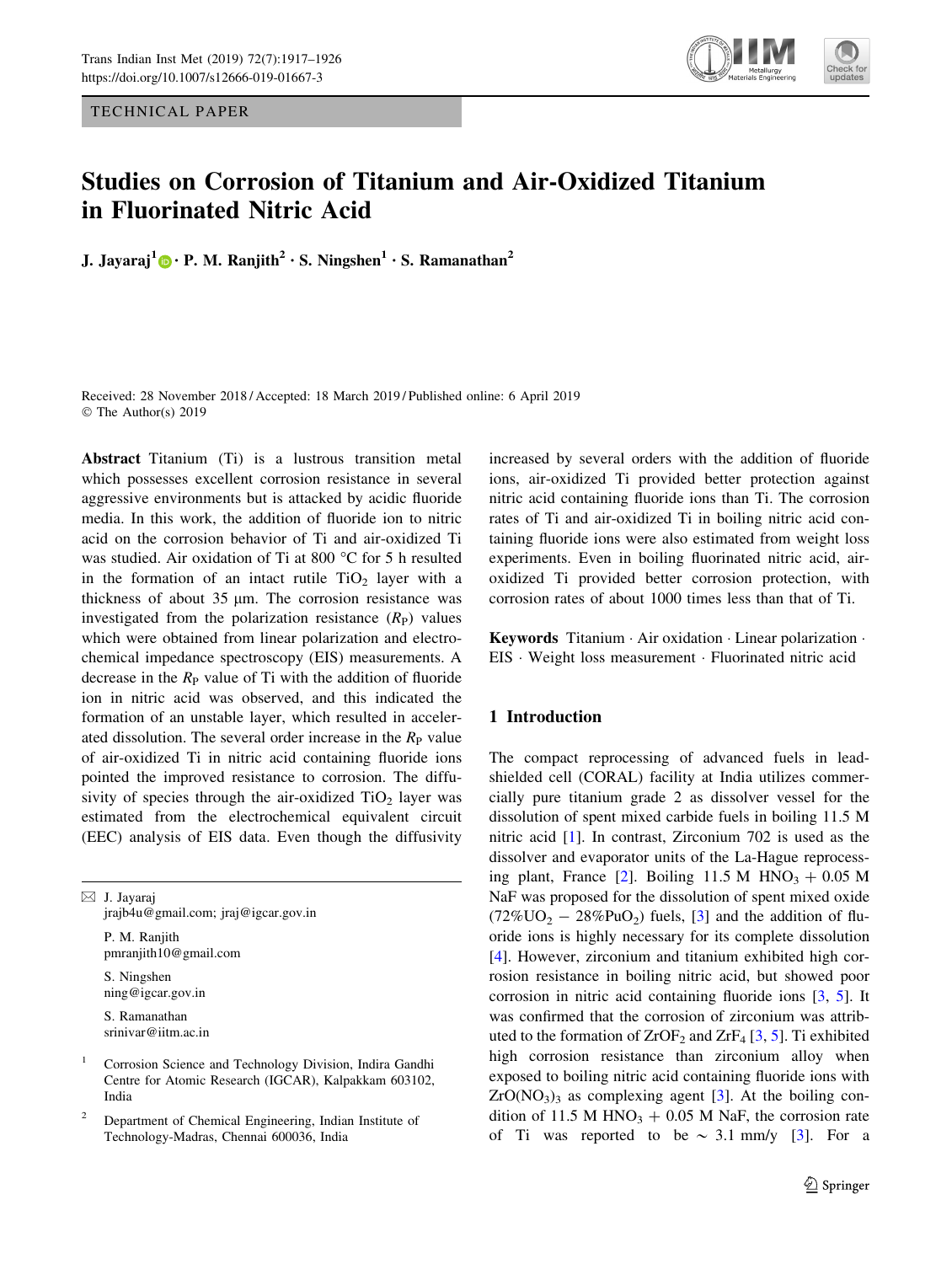thermosiphon-type Ti electrolytic dissolver vessel shown elsewhere [\[6](#page-9-0)], one of the critical parts is the Ti thermowell tube due to its very small wall thickness of about 0.9 mm. Under the corrosive conditions, the estimated life of such Ti thermowell tube is about  $\sim 0.29$  year, which is very small and unacceptable when compared to the life expectancy of a spent nuclear reprocessing plant. The polarization studies of Ti in 4.5 M  $H_2SO_4 + 0.25$  M NaF clearly showed the active and passive regions [[7\]](#page-9-0). The anodic dissolution of Ti was studied by electrochemical impedance spectroscopy (EIS) technique in  $1.0 \text{ M HClO}_4$  with varying concentration of NaF from 0.001 to 0.1 M. At a NaF concentration  $> 0.001$  M, dissolution of Ti was significant involving adsorbed intermediate species [[8\]](#page-9-0). The dissolution of Ti in 1 M  $Na<sub>2</sub>SO<sub>4</sub> + 0.1$  M HF was modeled with a four-step reaction mechanism involving  $Ti^{3+}$ and  $Ti^{4+}$  intermediate species [[9\]](#page-9-0). All these studies confirmed that the presence of fluoride ion enhanced the dissolution of titanium.

To improve the corrosion and tribo-corrosion resistance of titanium and its alloys, several surface modification methods have been explored. Surface modification techniques such as chemical [[10–12\]](#page-9-0), electrochemical [\[13](#page-9-0)], sol–gel [[14,](#page-9-0) [15\]](#page-9-0), chemical vapor deposition [\[16](#page-9-0)], physical vapor deposition  $[17]$  $[17]$ , plasma spray  $[18]$  $[18]$ , ion implantation  $[19, 20]$  $[19, 20]$  $[19, 20]$ , and air oxidation  $[21, 22]$  $[21, 22]$  $[21, 22]$  $[21, 22]$  have been employed. Surface modification by air oxidation has been proposed to improve the corrosion resistance of Ti in the vapor phase of boiling nitric acid [\[23](#page-9-0)]. Also, argon-shrouded plasmasprayed tantalum coating has been developed as an overlay to improve the corrosion behavior of the Ti in nitric acid containing fluoride ions [\[24](#page-9-0)]. When compared to other surface modification techniques, air oxidation of Ti in a furnace at high temperatures is the simplest method to generate a protective  $TiO<sub>2</sub>$  barrier layer.

Thus, in this work, to understand the electrochemical behavior, linear polarization and electrochemical impedance studies of the air-oxidized Ti were investigated and compared with the results of un-oxidized Ti, i.e., bare Ti. The electrochemical studies were carried out in nitric acid and nitric acid containing fluoride ions at room temperature. Further, the corrosion studies of air-oxidized Ti thermowells were evaluated in boiling nitric acid containing fluoride ions and compared with that of bare Ti thermowells.

#### 2 Materials and Methods

Commercially pure titanium (Ti, grade 2) was used for evaluating the air oxidation behavior and its corrosion resistance in fluorinated nitric acid. Strip-shaped specimens of size 10 mm  $\times$  10 mm  $\times$  1.5 mm were made from Ti for the thermogravimetric analysis (TGA, Setsys 16/18, Setaram, France). The isothermal TGA experiments were carried out in a 20% oxygen environment to simulate an open-air condition. The TGA sample was heated from room temperature to 800  $^{\circ}$ C at 5  $^{\circ}$ C/min and isothermally held at 800  $\degree$ C for 5 h. After TGA studies, the samples were allowed to cool in the TGA chamber to room temperature. Rod-shaped samples with a dimension of diameter 5 mm  $\times$  length 5 mm and thin-walled seamless tubes of thickness 0.9 mm  $\times$  outer diameter 17 mm  $\times$  length 11 mm were air-oxidized in a vertical furnace in atmospheric air. The rod and tube samples were heated from room temperature to 800  $^{\circ}$ C at 5  $^{\circ}$ C/min and isothermally held at 800  $\degree$ C for 5 h. After air oxidation, the rod and tube samples were allowed to furnace-cool to room temperature. Before subjecting to the air oxidation process, strips, rods, and tubes of Ti samples were polished up to 1200 grit SiC paper and cleaned in ethanol. The air-oxidized samples were characterized using X-ray diffraction (XRD, Co Ka, INEL) and field-emission scanning electron microscope (FE-SEM, Carl Zeiss Crossbeam 340).

The electrochemical experiments were performed with rod-shaped Ti and air-oxidized Ti working electrodes of diameter 5 mm  $\times$  length 5 mm. The working electrodes were mounted into Teflon rods with only one face of the electrodes exposed to the electrolyte. The rotating disk electrode (Pine Instruments) setup was used to control the working electrode speed at 900 rpm. A platinum wire and Ag/AgCl (3.5 M KCl) were used as the counter and reference electrodes, respectively. The PARSTAT 2263 (Princeton Applied Research) potentiostat was used to conduct the electrochemical experiments. The electrolyte used was 11.5 M HNO<sub>3</sub> and 11.5 M HNO<sub>3</sub> + 0.05 M NaF at room temperature. Before each experiment, the working electrodes were rinsed and ultrasonicated with ethanol.

The initial open-circuit potential (OCP) was measured, and it was observed that the stable OCP was achieved within 15 min. The electrochemical experiments were performed after the stabilization of OCP. The linear polarization curve was obtained in a potential range of  $\pm$ 10 mV versus OCP, at a scan rate of 0.5 mV/s. Stern– Geary equation [\[25](#page-9-0)] could be used to estimate the polarization resistance  $(R_P)$  by Eq. 1.

$$
R_{\rm P} = \frac{1}{i_{\rm corr}} \left( E - E_{\rm corr} \right) \tag{1}
$$

where  $E$  is the potential,  $E_{\text{corr}}$  is the corrosion potential, and  $i_{\text{corr}}$  is the corrosion current density. The electrochemical impedance spectroscopy (EIS) data were obtained by applying an AC perturbation of 20 mV on the working electrode held at OCP. A frequency range (100 kHz– 10 mHz) with seven frequencies per decade (logarithmically spaced) was applied. Tafel extrapolation technique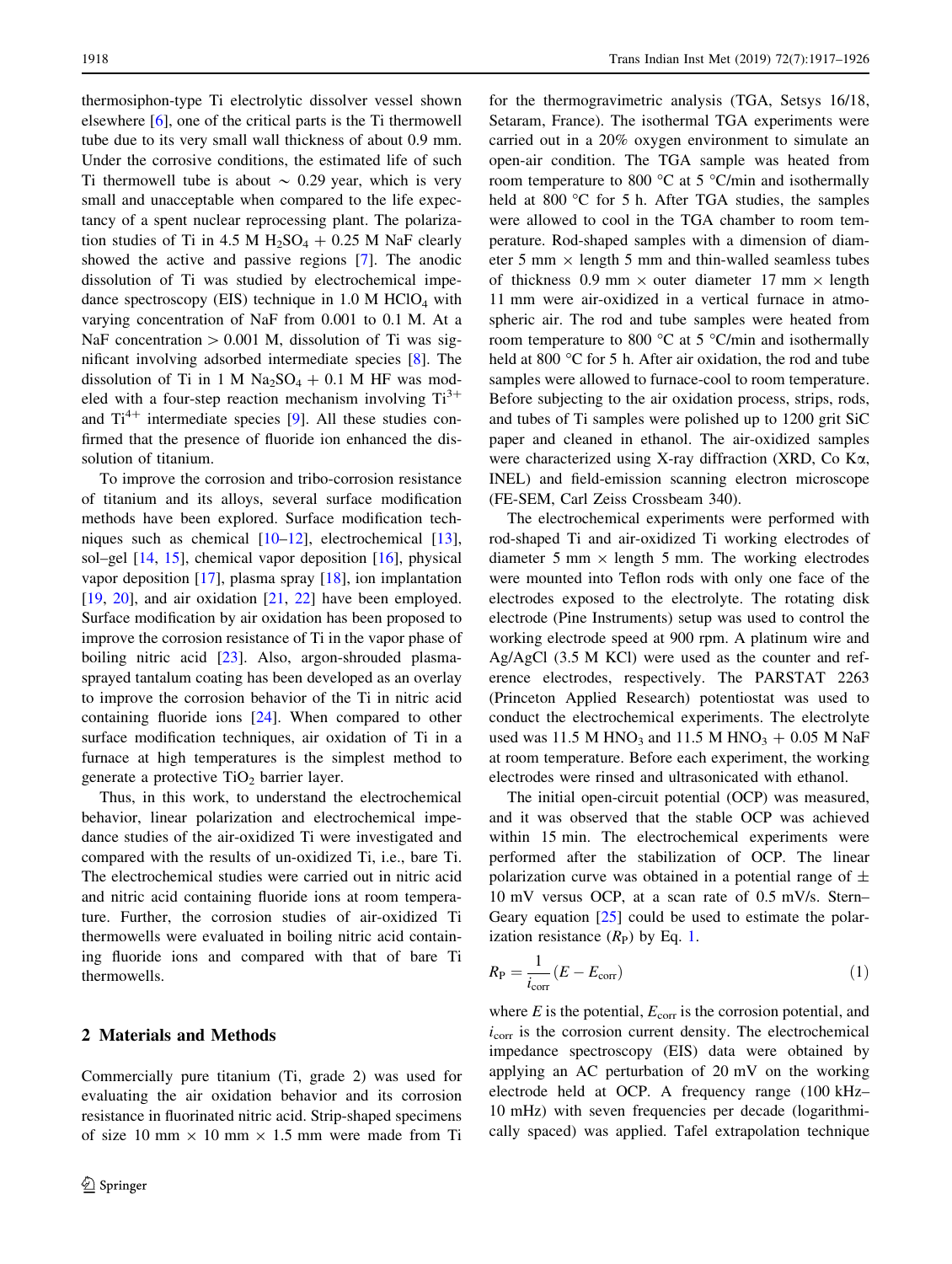assumes that the electrode is not passivated at anodic potentials, whereas Ti passivates in nitric acid under anodic conditions [[9\]](#page-9-0). In case of air-oxidized Ti, active dissolution is not expected even at OCP. Since the assumptions employed in the Tafel extrapolation are not satisfied, potentiodynamic polarization and Tafel extrapolation are not used to estimate the corrosion rate in this work. The polarization resistance  $(R_P)$  measured from linear polarization data under rotating (900 rpm) and non-rotating conditions were used to study the effect of hydrodynamics on dissolution. The impedance experiments were conducted only at rotating conditions to eliminate the mass transfer limitations in the electrolyte. The  $R<sub>P</sub>$  value of the air-oxidized Ti sample obtained from linear polarization and electrochemical impedance was compared with that of the un-oxidized Ti, i.e., bare Ti.

The weight loss experiments were performed for both Ti and air-oxidized Ti tubes in 11.5 M HNO<sub>3</sub> + 0.05 M NaF solution at room (25 °C) and boiling (120 °C) temperatures. By following the ASTM A262 Practice C procedure [\[26](#page-9-0)], the tube samples were exposed for a period of 48 h in boiling 11.5 M HNO<sub>3</sub> + 0.05 M NaF solution, and the vapors produced were refluxed using a cold finger setup. After each test period of 48 h, the tube samples were removed, cleaned with distilled water, and air-dried, and the change in weight was measured in a microbalance. After every 48 h, the fresh electrolyte was used, and the samples were exposed for a total exposure period of 240 h. The corrosion rates from weight loss measurements were calculated using Eq. 2.

Corrosion rate 
$$
= \frac{8.76 \times 10^4 \times W}{\rho \times A \times t}
$$
 (2)

where the corrosion rate is expressed in mm/y, W is weight loss in g,  $\rho$  is the density of the sample (Ti: 4.5 g cm<sup>-3</sup>, TiO<sub>2</sub>: 4.23 g cm<sup>-3</sup>), A is the exposed surface area in cm<sup>2</sup>, and  $t$  is exposed time in h. It is worth mentioning that for the electrochemical and weight loss studies, in case of the oxidized sample, no further polishing was carried out, i.e., as-oxidized condition was used, and for the bare Ti samples polishing up to 1200 grit SiC paper was maintained.

#### 3 Results and Discussion

#### 3.1 Characterization of Air-Oxidized Ti

The mass gain data obtained by the thermogravimetric study of Ti at 800  $\degree$ C for 5 h is shown in Fig. 1. During the isothermal study, the power law (Eq. 3) is used to describe the mass gain behavior of Ti

$$
\Delta m = k \, t^n \tag{3}
$$



Fig. 1 Isothermal TGA behavior of Ti at 800  $^{\circ}$ C for 5 h in a 20% oxygen environment to simulate an open-air condition. Experimental results are shown as continuous lines, and the best-fitted line is shown as a dotted line

where  $\Delta m$  is the mass gain/total surface area (mg cm<sup>-2</sup>), k is the rate constant (mg cm<sup>-2</sup> h<sup>-1</sup>), t is isothermal holding time (h), and  $n$  is the exponent value for t. The best-fitted power law curve is plotted as a dotted line (Fig. 1), and the fitted k and n values are 1.54 mg  $cm^{-2}$  $h^{-1}$  and 0.55, respectively. It is seen that the model fit is very good and only slight deviations are observed in the initial stage. The  $n$  value is close to 0.5, representing a near-parabolic growth law. The pioneering work of Kofstad et al. has described the effect of oxidation temperature on the rate laws of oxide growth on the titanium  $[27]$  $[27]$ . It has been identified that if the oxidation temperature  $> 1000$  °C, the mass gain obeys the linear law and results in spallation of the un-protective thick  $TiO<sub>2</sub>$  layer. On the other hand, if the oxidation temperature is in the range of 600–850  $\degree$ C, the mass gain obeys parabolic rate law and results in the formation of protective rutile  $TiO<sub>2</sub>$ . Due to the parabolic growth, a protective and intact oxide layer of a thickness of about 35 µm as shown in Fig. [2](#page-3-0)a is observed. The formations of the dense and faceted morphology of the rutile  $TiO<sub>2</sub>$  phase is observed in SEM (Fig. [2b](#page-3-0)) and is confirmed by XRD analysis (JCPDF PDF#898304) (Fig. [2c](#page-3-0)). The oxidized rod and thin tube samples also exhibit similar rutile pattern and morphology.

# 3.2 Linear Polarization Behavior of Ti and Air-Oxidized Ti

The linear polarization curves for the bare Ti in nitric acid (Fig. [3a](#page-3-0)) and nitric acid containing fluoride ions (Fig. [3b](#page-3-0))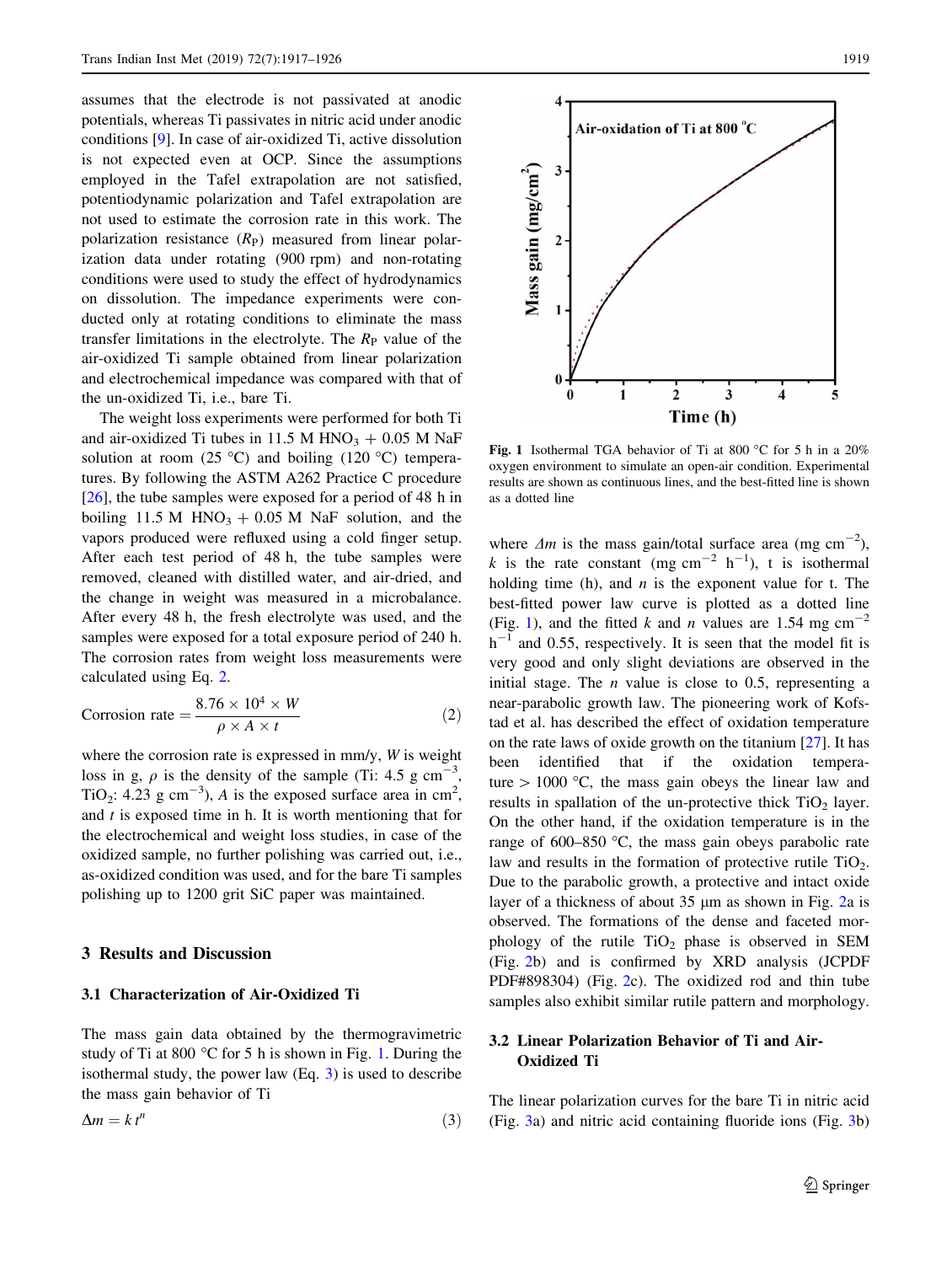<span id="page-3-0"></span>

Fig. 2 SEM micrograph of air-oxidized Ti a cross section b surface morphology, and c XRD results of air-oxidized Ti

at room temperature have been recorded at both rotating and non-rotating conditions. Figure 3a, b show the linear relationship between the current density and potential for Ti in both the test solutions. The  $R<sub>P</sub>$  values estimated from the reciprocal of the slopes of the linear polarization curves (Fig. 3a, b) are given in Table [1](#page-4-0). When compared to  $R_{\rm P}$ value in the nitric acid environment, the value obtained in nitric acid containing fluoride ions is about 150 times smaller with rotation and about 45 times smaller without rotation. The large  $R<sub>P</sub>$  values obtained for Ti in nitric acid ( $\sim 4.4 \times 10^3 \Omega \text{ cm}^2$ ) indicate the high corrosion resistance of Ti which is attributed to the formation of a thin passive film of  $TiO<sub>2</sub>$  as shown in Eq. 4 [[28,](#page-9-0) [29](#page-9-0)].

$$
3Ti + 4HNO3 \leftrightarrow 3TiO2 + 4NO + 2H2O; \Delta Gr0/kJ mol-1
$$
  
= -846 (4)

where  $\Delta G_r^0$  is the standard Gibbs free energy change for the reaction (r) and it is calculated using the standard free energy values [\[30](#page-9-0)] for the products and reactants of the reaction under standard conditions. The negative sign indicates that the reaction proceeds spontaneously, and the highest value is the most favorable one. For the Ti in nitric acid, the obtained  $E_{\text{corr}}$  ( $\sim$  900 mV) and  $R_{\text{P}}$  values are similar under rotating and non-rotating conditions, which indicates that the passive film formation is not significantly affected by the hydrodynamic effect. As the dissolution of Ti in nitric acid is very low, the process will be reactioncontrolled, not mass transfer-controlled and will not be affected by the rotation of the electrode. The lower  $R_{\rm P}$ value of Ti in nitric acid containing fluoride ions compared to non-fluorinated nitric acid indicates that the  $TiO<sub>2</sub>$  film is unstable and its breakdown results in the dissolution of Ti in nitric acid containing fluoride ions as shown in Eqs. 5 and 6 [[3\]](#page-9-0).

$$
Ti + 2NaF + 2HNO3 \leftrightarrow TiO2 + 2NaNO2
$$
  
+ 2HF;  $\Delta G_r^0 / kJ$  mol<sup>-1</sup>  
= -787 (5)

$$
Ti + 6NaF + 6HNO3 \leftrightarrow TIF4 + 4NaNO3 + 2NaNO2
$$
  
+ 2HF;  $\Delta G_r^0 / kJ$  mol<sup>-1</sup>  
= -915 (6)

The  $R_{\rm P}$  value of Ti in nitric acid containing fluoride ions with the rotation of the electrode (27.9  $\Omega$  cm<sup>2</sup>) has been found to be three times smaller than that without rotation (94.7  $\Omega$  cm<sup>2</sup>). This indicates that the dissolution is enhanced with the rotation of the electrode. The Ti is expected to form  $TiF<sub>4</sub>$  while reacting with nitric acid containing fluoride ions and goes into the solution more likely in the form of  $TiF_6^{2-}$  ions [\[3](#page-9-0), [8](#page-9-0), [31](#page-9-0)]. Under non-

Fig. 3 Linear polarization behavior of Ti at room temperature in  $a$  11.5 M HNO<sub>3</sub> and **b** 11.5 M HNO<sub>3</sub> + 0.05 M NaF at a scan rate of 0.5 mV/s

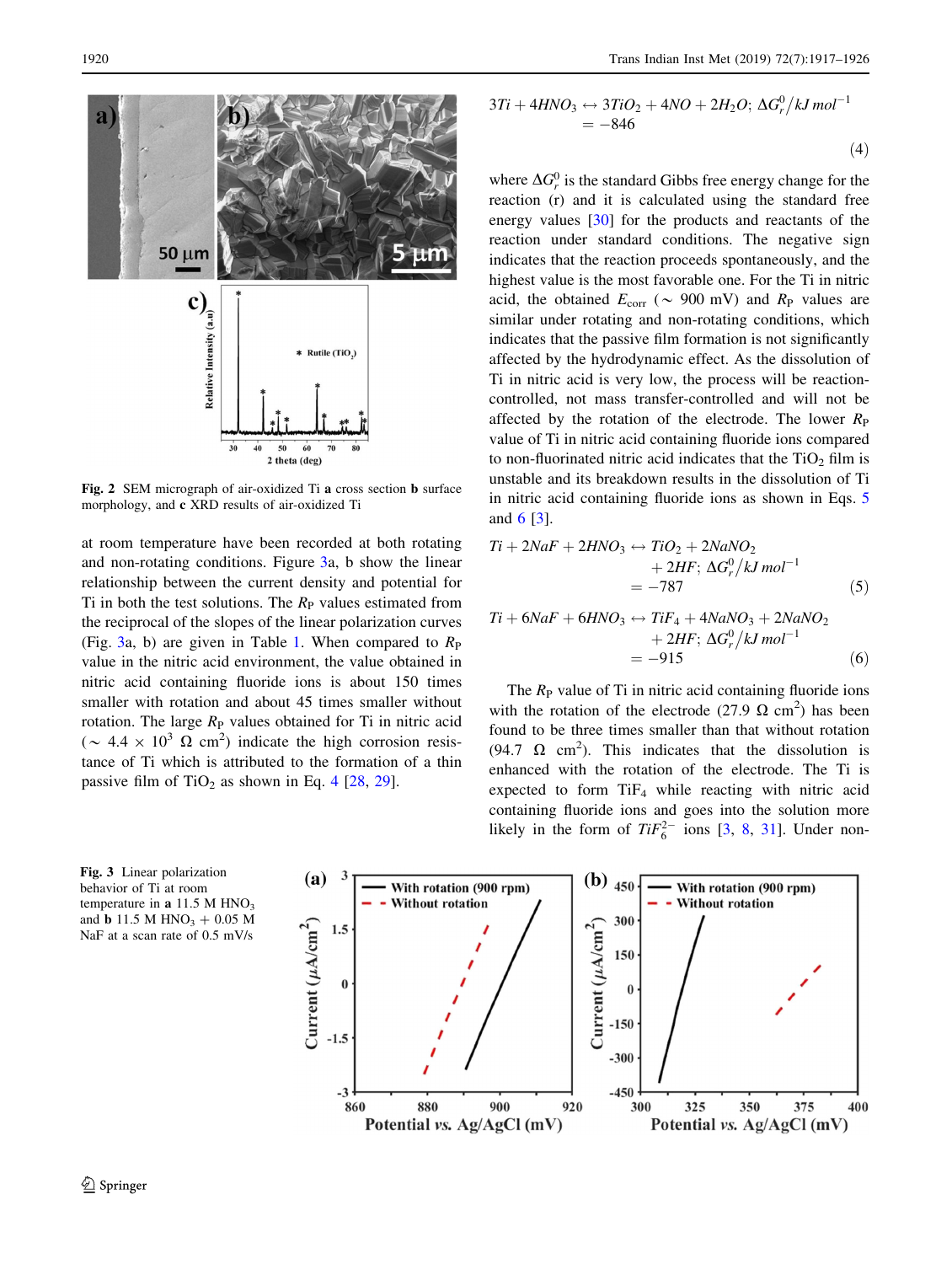| Material                   | Environment                          | $E_{corr}$<br>mV versus Ag/AgCl |                         | $R_{\rm P}$<br>$\Omega.cm^2$ |                         |  |
|----------------------------|--------------------------------------|---------------------------------|-------------------------|------------------------------|-------------------------|--|
|                            |                                      | Without rotation                | With rotation (900 rpm) | Without rotation             | With rotation (900 rpm) |  |
| Ti                         | 11.5 M HNO <sub>3</sub>              | 889                             | 900                     | 4319.33                      | 4414.92                 |  |
|                            |                                      |                                 |                         | $(0.53\%)$                   | $(0.81\%)$              |  |
|                            | 11.5 M HNO <sub>3</sub> + 0.05 M NaF | 373                             | 315                     | 94.70                        | 27.9                    |  |
|                            |                                      |                                 |                         | $(0.89\%)$                   | $(1.68\%)$              |  |
| Air-oxidized Ti            | 11.5 M $HNO3$                        | 161                             | 156                     | $9.10 \times 10^{4}$         | $7.26 \times 10^{4}$    |  |
| (Rutile TiO <sub>2</sub> ) |                                      |                                 |                         | $(0.85\%)$                   | $(0.87\%)$              |  |
|                            | 11.5 M HNO <sub>3</sub> + 0.05 M NaF | 137                             | 138                     | $5.07 \times 10^{4}$         | $5.20 \times 10^{4}$    |  |
|                            |                                      |                                 |                         | $(0.55\%)$                   | $(0.46\%)$              |  |

<span id="page-4-0"></span>Table 1 Linear polarization parameters of Ti and air-oxidized Ti (rutile TiO<sub>2</sub>) obtained in 11.5 M HNO<sub>3</sub> and 11.5 M HNO<sub>3</sub> + 0.05 M NaF at room temperature

rotating conditions, the corroded products on the surface can hinder the mass transfer of fresh nitric acid containing fluoride ions on to the surface of the metal electrode and thereby reduce the dissolution of Ti. With the rotation of electrode, the  $TiF_4$  may quickly move into the bulk of the solution, and a uniform concentration of nitric acid containing fluoride ions can be maintained on the surface of the electrode, and thereby increase the dissolution rate.

The linear polarization curves for the air-oxidized Ti (Rutile TiO<sub>2</sub>) in nitric acid (Fig. 4a) and nitric acid containing fluoride ions (Fig. 4b) are recorded at room temperature with and without rotation, and the obtained  $R_{\rm P}$ values are shown in Table 1. There is no significant difference in  $R_{\rm P}$  values of air-oxidized Ti in nitric acid ( $\sim 8 \times 10^4 \Omega \text{ cm}^2$ ) under rotating and non-rotating conditions. The addition of fluoride in nitric acid slightly reduces the R<sub>P</sub> value of air-oxidized Ti ( $\sim 5 \times 10^4$   $\Omega$ )  $\text{cm}^2$ ). This is probably due to the attack of fluoride ions through the thick rutile  $TiO<sub>2</sub>$  oxide layer. Under the rotating condition, the  $R_{P}$  value of air-oxidized Ti in nitric acid and nitric acid containing fluoride ions is about 16 and

1863 times higher than that of bare Ti, respectively. The several order increase in  $R<sub>P</sub>$  value of air-oxidized Ti in nitric acid containing fluoride ions points to the significant corrosion protection offered by the air-oxidized rutile  $TiO<sub>2</sub>$ on the surface of Ti.

# 3.3 Electrochemical Impedance Analysis of Ti and Air-Oxidized Ti

The electrochemical impedance spectra of bare Ti rotating at 900 rpm have been recorded at the corresponding OCP values in nitric acid and nitric acid containing fluoride ions, and the respective results are shown in Nyquist plots (Figs. [5](#page-5-0)a and [6a](#page-5-0)). The experimental data are shown as markers, while the EEC model results, described below, are shown in dashed lines. For the EEC modeling, Zsimpwin<sup>®</sup> software (Princeton Applied Research, USA) has been used. The results of linear polarization experiments show that, under stationary conditions, mass transfer of active species in the electrolyte limits the net reaction rate. When mass transfer in solution is coupled with reaction on Ti and

Fig. 4 Linear polarization behavior of air-oxidized Ti at room temperature in a 11.5 M  $HNO<sub>3</sub>$  and **b** 11.5 M  $HNO<sub>3</sub> + 0.05 M NaF$  at a scan rate of 0.5 mV/s

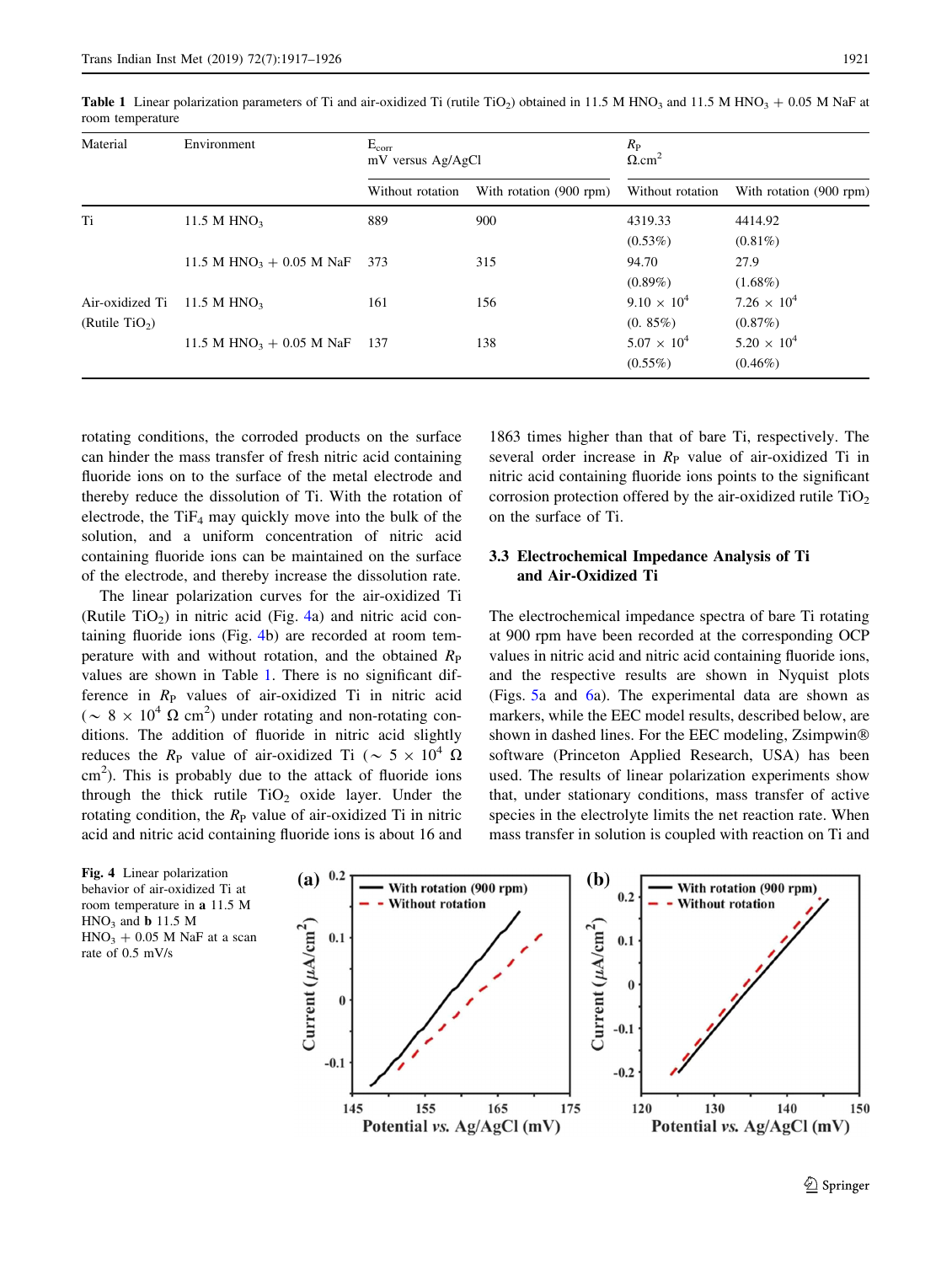<span id="page-5-0"></span>

Fig. 5 Electrochemical impedance behavior of bare Ti (with a rotational speed of 900 rpm) held at OCP in  $11.5$  M HNO<sub>3</sub> at room temperature a Nyquist plot and b EEC used to model the data



Fig. 6 Electrochemical impedance behavior of bare Ti (with a rotational speed of 900 rpm) held at OCP in 11.5 M  $HNO<sub>3</sub> + 0.05 M$ NaF at room temperature a Nyquist plot and b EEC used to model the data

possible mass transfer in the film in case of air-oxidized Ti, the analysis becomes very challenging. Hence, EIS experiments are performed only under rotating conditions so that the results can be analyzed assuming rapid mass transfer in the electrolyte. In nitric acid, the impedance spectra of Ti (Fig. 5a) show only one capacitance loop in the frequency range studied. The capacitance loop is a depressed semicircle and has been analyzed using an equivalent circuit of  $R_S(QR_P)$ , as shown in Fig. 5b. Here,  $R<sub>S</sub>$  is the solution resistance, Q is the constant phase element (CPE), and  $R<sub>P</sub>$  is the polarization resistance. Q has been used in the present investigation to obtain a better fit for the experimental data  $[32, 33]$  $[32, 33]$  $[32, 33]$  $[32, 33]$ . The impedance of Q is given in Eq. 7.

$$
Z_Q = Y_0^{-1} (j\omega)^{-n}
$$
 (7)

where  $Y_0$  is a constant  $(\Omega^{-1} s^n)$ , n is the power index value of  $Q$ ,  $\omega$  is the angular frequency, and j is the imaginary or  $Q$ ,  $\omega$  is the angular frequency, and f is the imaginary<br>number equal to  $\sqrt{-1}$ . The effective capacitance ( $C_{\text{eff}}$ ) is determined using Brug's formula [\[32](#page-9-0)] (Eq. 8).

$$
C_{\text{eff}} = \left[ Y_0 \left( \frac{1}{R_S} + \frac{1}{R_P} \right)^{n-1} \right]^{1/n} \tag{8}
$$

The estimated  $C_{\text{eff}}$  is given in Table [2](#page-6-0). The thickness  $(d)$  of the passive film that forms on Ti in nitric acid has been calculated using Eq. 9 [[34\]](#page-9-0).

$$
d = \frac{\varepsilon \varepsilon_o}{C_{\text{eff}}} \tag{9}
$$

where  $\varepsilon$  is the dielectric constant of the passive film ( $\varepsilon$  for TiO<sub>2</sub> is 25) and  $\varepsilon_o = 8.854 \times 10^{-14}$  F cm<sup>-1</sup> is the permittivity of free space charge. The calculated thickness of the passive film formed on Ti at the OCP condition in nitric acid is much lower ( $\sim$  0.9 nm) compared to that of the oxide layer formed due to air oxidation. The  $R_{P}$  values are estimated based on the condition given in Eq. 10.

$$
R_P = \lim_{\omega \to 0} Z_F \tag{10}
$$

where  $Z_F$  is the faradaic impedance. The estimated  $R_P$ value, from EEC fit, of Ti in nitric acid is given in Table [2.](#page-6-0) A comparison of Table [1](#page-4-0) and [2](#page-6-0) shows that  $R<sub>P</sub>$  estimated from LP and EIS shows a good match. The very high  $R<sub>P</sub>$ value ( $\sim 4.4 \times 10^3 \Omega \text{ cm}^2$ ) indicates that the passive film formed on Ti is highly protective in nitric acid even if it is very thin.

The impedance spectrum obtained for Ti in nitric acid containing fluoride ions (Fig. 6a) shows a high-frequency capacitive loop, an inductive loop, and a capacitive loop at mid frequencies and another inductive loop at the low frequencies. The double layer that is formed at the interface of electrode surface and electrolyte, in parallel with the  $R_{\rm P}$ , is responsible for the measured capacity loop at the higher frequencies. The observed inductive loops can be treated as inductance or negative capacitance [[35,](#page-9-0) [36\]](#page-9-0). The inductance arises from the electrochemical reactions with formation of intermediate adsorbed species and their relaxation [[37,](#page-9-0) [38](#page-9-0)]. An equivalent circuit with three adsorbed intermediates has been used for the analysis of EIS data (Fig. 6b). While fitting the impedance data,  $C_1R_1$ and  $C_2R_2$  of Fig. 6b are allowed to hold negative values to represent the inductance. Previously, the dissolution of Ta, Nb, Zr, and Ti in HF has been observed and modeled with inductive loops of EIS data  $[9, 39-41]$  $[9, 39-41]$  $[9, 39-41]$ . The two inductance loops and the mid-frequency capacitance loop obtained (Fig. 6b) can be ascribed to the relaxation of adsorbed intermediate species. The best-fit EEC parameters are listed in Table [3](#page-6-0). It is challenging to obtain physical insights for the Maxwell elements, and since the focus is on corrosion resistance, only  $R<sub>P</sub>$  values have been used for further analysis. A comparison of Table [1](#page-4-0) and Table [3](#page-6-0) shows that  $R<sub>P</sub>$  values of Ti in nitric acid containing fluoride ions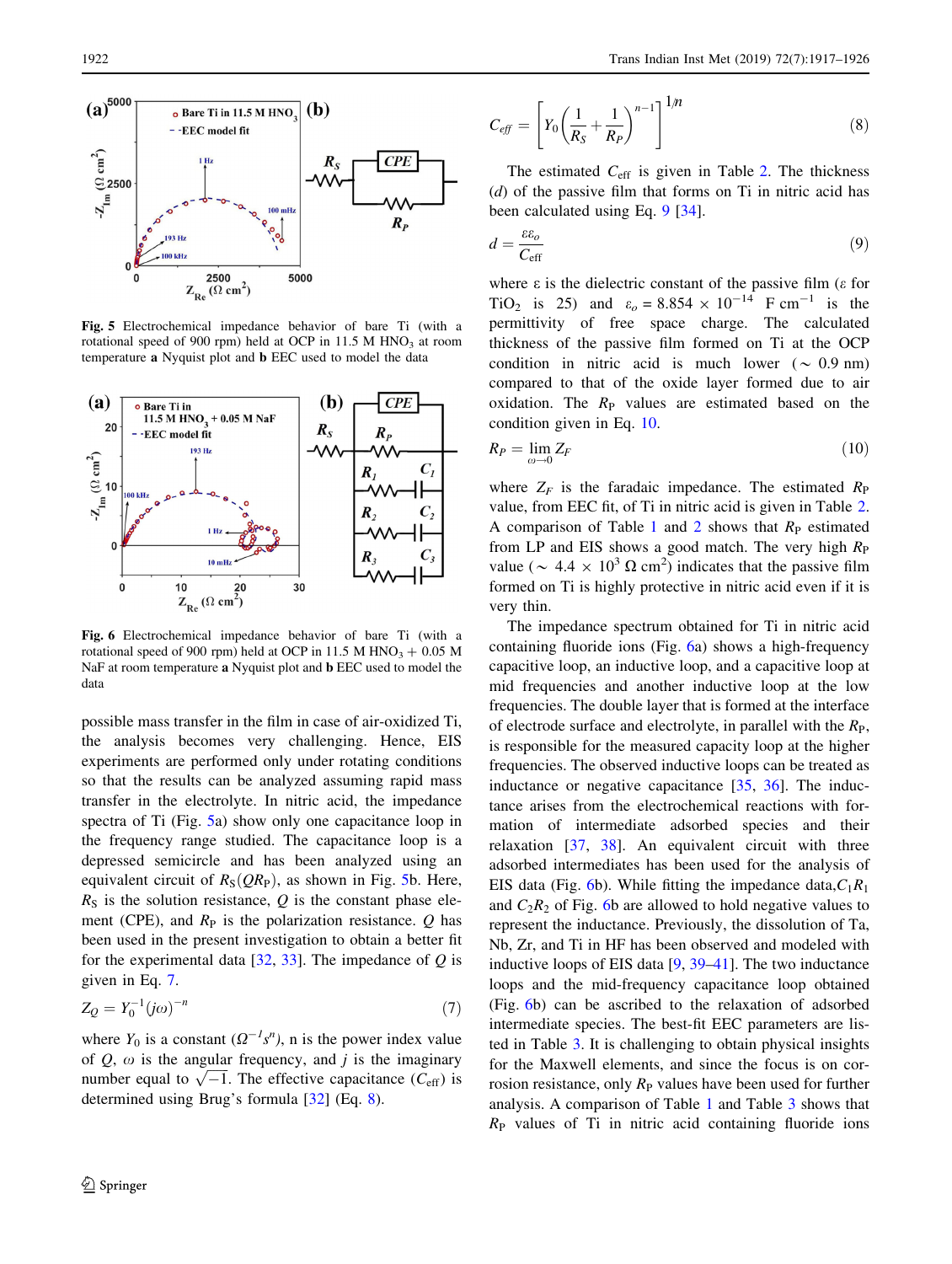| <b>OCP</b>    | $R_{\rm S}$              | $\mathbf{r}_0$                                | n                 | $\mathsf{c}_{\text{eff}}$ | $R_{\rm P}$              |
|---------------|--------------------------|-----------------------------------------------|-------------------|---------------------------|--------------------------|
| mV vs Ag/AgCl | $\Omega$ cm <sup>2</sup> | $\Omega^{-1}$ cm <sup>-2</sup> S <sup>n</sup> | $\qquad \qquad -$ | $\mu$ F cm <sup>-2</sup>  | $\Omega$ cm <sup>2</sup> |
| 900           | 0.35                     | $3.92 \times 10^{-5}$                         | 0.96              | 24.58                     | 4407                     |
|               | (2%)                     | (2%)                                          | $(< 1\%)$         |                           | (2%)                     |

<span id="page-6-0"></span>**Table 2** Best-fit EEC parameters for Ti (with a rotational speed of 900 rpm) held at OCP in 11.5 M HNO<sub>3</sub> at room temperature

Table 3 Best-fit EEC parameters for Ti (with a rotational speed of 900 rpm) held at OCP in 11.5 M HNO<sub>3</sub> +0.05 M NaF at room temperature

| <b>OCP</b>                                                                             | $R_{\rm S}$ | $Y_0$                             | $n$ $C_1$       |      | $R_1$ | $C_2$             | $R_2$             | $C_3$ | $R_3$                                                                                                          | $C_{\rm eff}$ | $R_{\rm P}$ |
|----------------------------------------------------------------------------------------|-------------|-----------------------------------|-----------------|------|-------|-------------------|-------------------|-------|----------------------------------------------------------------------------------------------------------------|---------------|-------------|
| mV vs Ag/AgCl $\Omega$ cm <sup>2</sup> $\Omega^{-1}$ cm <sup>-2</sup> S <sup>n</sup> – |             |                                   |                 |      |       |                   |                   |       | $mF cm^{-2}$ $\Omega cm^2$ $mF cm^{-2}$ $\Omega cm^2$ $mF cm^{-2}$ $\Omega cm^2$ $\mu F cm^{-2}$ $\Omega cm^2$ |               |             |
| 315                                                                                    |             | $0.26$ $1.65 \times 10^{-4}$ 0.78 |                 | 6.37 |       |                   |                   |       | $78.34 - 0.14 - 97.64 - 26.33 - 164.60$ 9.65                                                                   |               | 23.34       |
|                                                                                        | (3%)        | (6%)                              | $(< 1\%)$ (29%) |      |       | $(12\%)$ $(21\%)$ | $(10\%)$ $(39\%)$ |       | (25%)                                                                                                          |               | $(2\%)$     |

estimated from EIS and LP match well. While the  $R<sub>P</sub>$  value of Ti in nitric acid is high, it decreases dramatically with the addition of NaF. A similar trend is also observed in  $R<sub>P</sub>$ values obtained from LP.

The impedance spectra obtained for air-oxidized Ti rotating at 900 rpm in nitric acid and nitric acid containing fluoride ions are shown in Fig. 7a and Fig. 7b, respectively.

The experimental data and EEC model results are shown as markers and dotted line, respectively. Here, it is assumed that the diffusion of ionic species through the air-oxidized layer influences the impedance of air-oxidized Ti under rotating condition. Analyses using simpler circuits result in poor fit to the experimental data and hence have not been pursued further. In nitric acid, the impedance spectra of air-



impedance behavior of airoxidized Ti (with a rotational speed of 900 rpm) held at OCP in a  $11.5 M HNO<sub>3</sub> b 11.5 M$  $HNO<sub>3</sub> + 0.05 M NaF$  at room temperature and c EEC used to model the data

Fig. 7 Electrochemical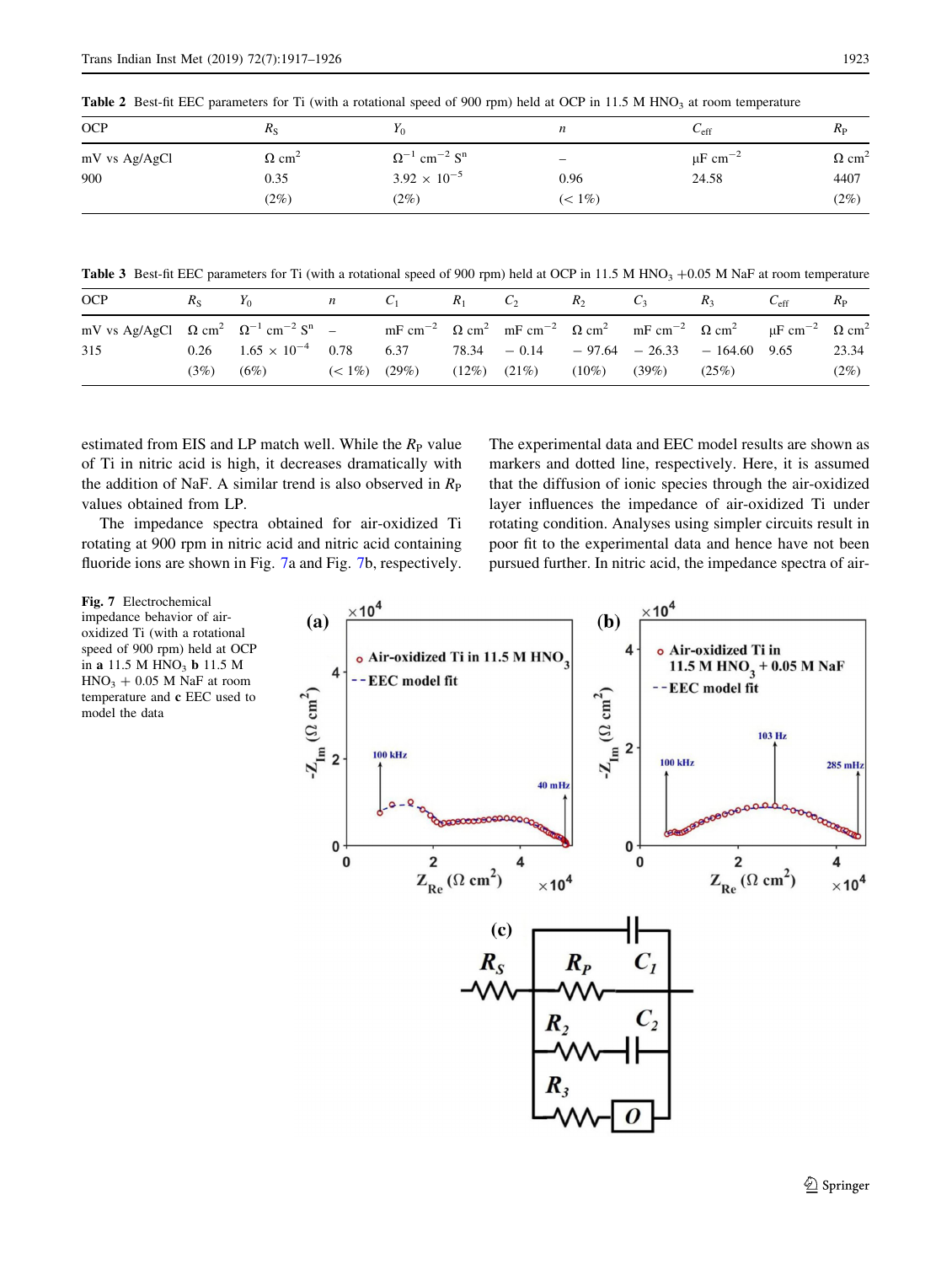<span id="page-7-0"></span>oxidized Ti (Fig. [7a](#page-6-0)) show two different capacitance loops, one in the high and the other in low-frequency range, respectively. The capacity loop observed at the high frequency corresponds to the double layer that is formed at the interface of electrode surface and electrolyte, in parallel with the  $R<sub>P</sub>$ . The capacitance loop with depressed semicircle has been analyzed using an equivalent circuit of  $R_S(C_1R_P)$ , as shown in Fig. [7](#page-6-0)c. Conversely, the low-frequency loop is modeled with a parallel combination of  $C_2R_2$  and  $OR_3$ . The element "O" represents the finitelength linear diffusion with the transmissive boundary condition, also known as bounded Warburg element, and the impedance  $(Z_{BW})$  for this diffusion is given in Eq. 11 [\[35](#page-9-0), [36](#page-9-0)].

$$
Z_{\rm BW} = \frac{\sigma}{\sqrt{\omega}} \tanh\left(\sqrt{\frac{j\omega}{D}}l\right)(1-j) = \frac{\sigma}{\sqrt{j\omega}} \tanh\left(\sqrt{\frac{j\omega}{D}}l\right)
$$
\n(11)

where  $D$  is the diffusivity of reacting species,  $l$  is the thickness of the air-oxidized layer, and  $\sigma$  is the mass transfer coefficient. A similar circuit with an inductorbased Maxwell element has been used earlier to model the hydrogen oxidation in fuel cell [[42\]](#page-9-0). The parameters estimated from EEC model are listed in Table 4. The parameters  $Y_0$  and B corresponds to the Maxwell element  $O$ , and Eq. 11 can be rewritten as

$$
Z_{\rm BW} = \frac{1}{Y_0\sqrt{j\omega}}\tanh\left(B\sqrt{j\omega}\right) \tag{12}
$$

The diffusivity of reacting species through the airoxidized layer is determined from the finite-length reflective impedance parameter  $B$  as shown in Eq. 13.

$$
D = \left(\frac{l}{B}\right)^2\tag{13}
$$

The impedance spectrum of air-oxidized Ti in nitric acid containing fluoride ions shows a very small capacitive loop at high frequency and another loop at a low frequency similar to Ti. The impedance spectra are modeled with the circuit shown in Fig. [7](#page-6-0)c. The corresponding estimated EEC parameters are listed in Table 4. The  $R<sub>P</sub>$  values estimated form LP and EIS are in the same range of a few  $10^4 \Omega \text{ cm}^2$  for air-oxidized Ti in both nitric acid and fluorinated nitric acid. This indicates that the oxide layer formed as a result of air oxidation at 800 °C is highly protective. For the air-oxidized Ti electrode immersed in nitric acid, the estimated diffusivity of reacting species through the film is obtained to be very low (of the order of  $10^{-16}$  cm<sup>2</sup> s<sup>-1</sup>). On the other hand, when the same electrode is immersed in fluorinated nitric acid, the estimated diffusivity in the film is relatively higher of the order of  $10^{-6}$  cm<sup>2</sup> s<sup>-1</sup> (Table 4). It is likely that the oxide layer is attacked by the nitric acid containing fluoride ions (Eq. 14) [[3\]](#page-9-0), and the increas in defects may have caused an increase in the estimated diffusivity value.

$$
TiO2 + 4NaF + 4HNO3 \leftrightarrow TiF4 + 4NaNO3
$$
  
+ 2H<sub>2</sub>O;  $\Delta Gr0/kJ mol-1$   
= -128 (14)

# 3.4 Weight Loss Measurements in Nitric Acid Containing Fluoride Ions

The corrosion rates of Ti and air-oxidized Ti in nitric acid containing fluoride ions under room temperature and boiling conditions are shown in Table [5.](#page-8-0) In the given test solution, the corrosion rate of Ti under room temperature has been determined to be 0.15 mm/y, but it increases to more than 23 times under boiling condition. The as-polished Ti exhibits a metallic luster as shown in Fig. [8a](#page-8-0). The thickness of Ti tubes get considerably reduced (Fig. [8b](#page-8-0)) when exposed in boiling fluorinated nitric acid for 48 h. The dissolution behavior of the bare Ti, when exposed to boiling fluorinated nitric acid, is likely due to the formation of TiF<sub>4</sub>, as shown in Eq. [6.](#page-3-0)

Table 4 Best-fit EEC parameters for air-oxidized Ti (with a rotational speed of 900 rpm) held at OCP in 11.5 M HNO<sub>3</sub> and 11.5 M HNO<sub>3</sub>.  $+$  0.05 M NaF at room temperature

| Solution                         | <b>VS</b><br>Ag/<br>AgCl |          | OCP $R_S + R_{film}$ C <sub>1</sub> C <sub>2</sub> $R_2$ O-Y <sub>0</sub> O-B $R_3$<br>mV Ω cm <sup>2</sup> F cm <sup>-2</sup> F cm <sup>-2</sup> Ω cm <sup>2</sup> Ω <sup>-1</sup> s <sup>1/2</sup> s <sup>1/2</sup> Ω cm <sup>2</sup> |       |       |         |          |          | $\frac{R_{\rm P}}{\Omega \rm \ cm^2}$ | $\frac{D}{\text{cm}^2 \text{ s}^{-1}}$ |
|----------------------------------|--------------------------|----------|-----------------------------------------------------------------------------------------------------------------------------------------------------------------------------------------------------------------------------------------|-------|-------|---------|----------|----------|---------------------------------------|----------------------------------------|
| 11.5 M $HNO3$                    |                          | $(12\%)$ | 143 $3.39 \times 10^3$ 1.38 $\times 10^{-10}$ 3.98 $\times 10^{-10}$ 1.25 $\times 10^5$ 4.29 $\times 10^{-7}$ 1.14 $\times 10^5$ 3.89 $\times 10^4$ 4.78 $\times 10^4$ 9.43 $\times 10^{-16}$<br>(5%)                                   | (39%) | (28%) | (7%)    | (7%)     | $(11\%)$ | $(1\%)$                               |                                        |
| 11.5 M<br>$HNO3 + 0.05 M$<br>NaF |                          | (4%)     | 138 $3.84 \times 10^3$ $3.96 \times 10^{-10}$ $3.81 \times 10^{-10}$ $2.83 \times 10^4$ $7.96 \times 10^{-7}$ $1.89$ 6.13 $\times 10^3$ 4.13 $\times 10^4$ 3.43 $\times 10^{-6}$<br>$(8\%)$                                             | (26%) | (24%) | $(2\%)$ | $(10\%)$ | $(10\%)$ | $(< 1\%)$                             |                                        |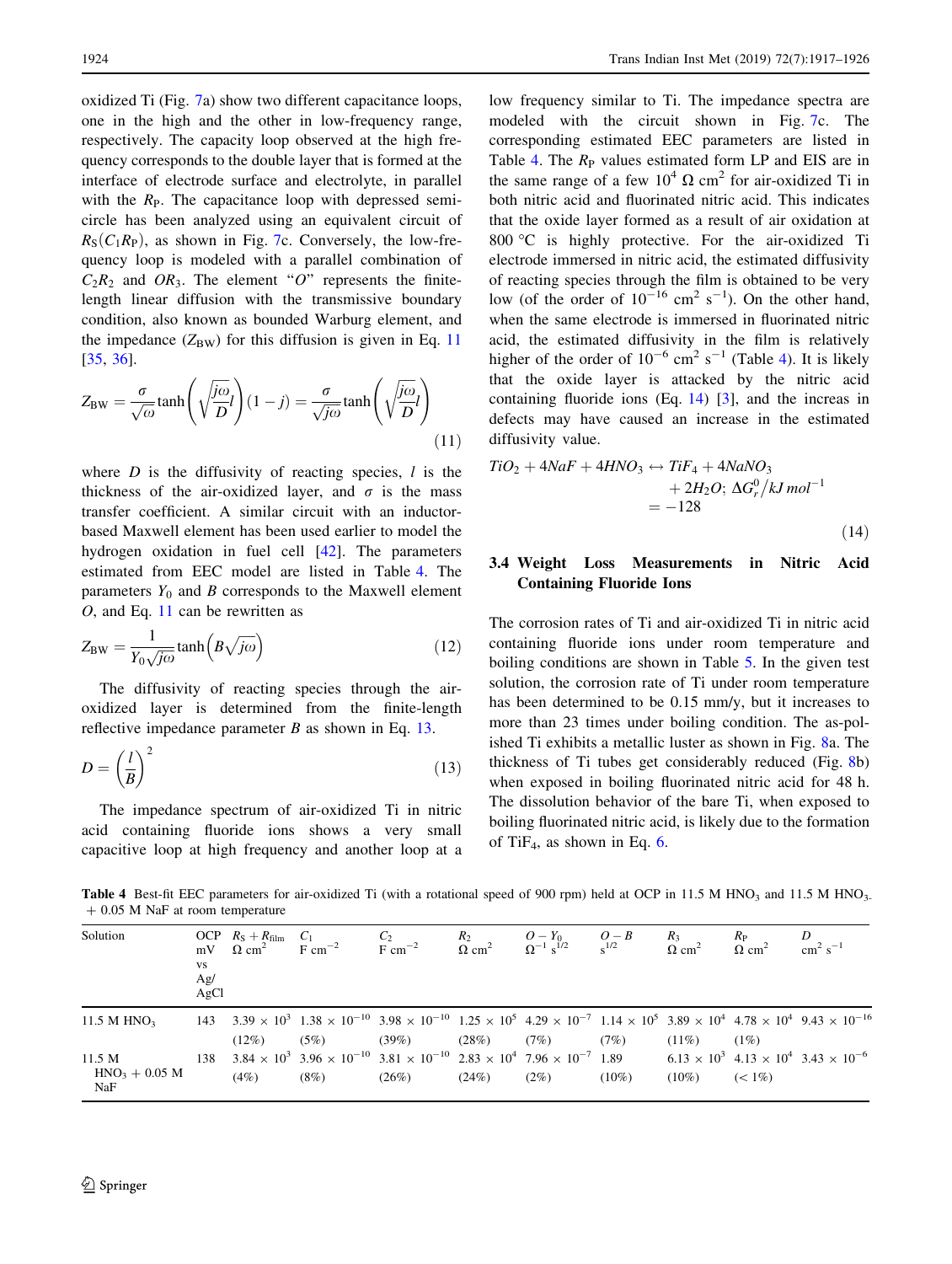| Material conditions  | Corrosion testing temperature $({}^{\circ}C)$ | Corrosion testing period (h) | Corrosion rate $\text{(mm/y)}$ |
|----------------------|-----------------------------------------------|------------------------------|--------------------------------|
| Bare Ti tube         | 25                                            | 240                          | $0.15 \pm 0.03$                |
|                      | 120                                           | 48                           | $3.5 \pm 0.12$                 |
| Air-oxidized Ti tube | 25                                            | 240                          | negligible                     |
|                      | 120                                           | 48                           | $0.003 \pm 0.001$              |
|                      | 120                                           | 240                          | $0.025 \pm 0.01$               |
|                      |                                               |                              |                                |

<span id="page-8-0"></span>**Table 5** Corrosion rates of bare Ti and air-oxidized Ti (TiO<sub>2</sub>) tubes in 11.5 M HNO<sub>3</sub> + 0.05 M NaF at room temperature (25 °C) and boiling condition (120 $\degree$ C) calculated from weight loss experiments

Fig. 8 Images of Ti tubes before and after exposure to boiling 11.5 M  $HNO<sub>3</sub> + 0.05 M NaF$ , a-b bare Ti; a before exposure; b exposed for 48 h; and, c–e airoxidized Ti; c before exposure; d exposed for 240 h; and, e exposed for 48 h



In contrast, the as-prepared condition of the air-oxidized Ti exhibits a ceramic nature with pale yellow color as shown in Fig. 8c. The weight loss of air-oxidized Ti in the same test solution under room temperature for an immersion period of 240 h is observed to be negligible. In comparison with Fig. 8c, a significant attack along the ringside (Fig. 8d) is observed for the air-oxidized Ti tube when exposed to the boiling condition of the solution for 240 h. When exposed only for 48 h at the boiling condition, an un-attacked surface with slight discoloration (Fig. 8e) is observed for the air-oxidized Ti tube. As the immersion period is increased from 48 h to 240 h, the corrosion rate increases by more than eight times for the air-oxidized Ti.

The increase in dissolution rate with immersion time may occur because, after a certain period, the dissolution of air-oxidized layer will expose the underlying Ti to the boiling nitric acid containing fluoride ions (Fig. 8d). It is likely that the dissolution rate will increase monotonically with immersion time and will stabilize at a high rate once the air-oxidized  $TiO<sub>2</sub>$  layer dissolves completely. Until then, oxide layer will protect the underlying Ti, and the dissolution of air-oxidized Ti in boiling nitric acid containing fluoride ions for a period of 240 h is observed to be 140 times lower than that for bare Ti exposed for a shorter period of 48 h.

It is seen from Table 5 that at room temperature, in fluorinated nitric acid, the corrosion rate of air-oxidized Ti calculated from weight loss experiments is negligible. On the other hand, comparison of  $R<sub>P</sub>$  values estimated from LP and EIS (listed in Tables [1](#page-4-0), [2,](#page-6-0) [3,](#page-6-0) and [4](#page-7-0)) gives a better understanding of the improvement in corrosion resistance by the air oxidation of Ti. It is challenging to conduct electrochemical experiments in boiling nitric acid and fluorinated nitric acid, whereas weight loss experiments give a better estimate of corrosion rate in boiling conditions. By combining the results of electrochemical experiments performed at room temperature and weight loss experiments performed in nitric acid containing fluoride ions at room temperature as well as boiling conditions, it is deduced that air-oxidized Ti exhibits better corrosion protection than Ti in fluorinated nitric acid.

### 4 Conclusion

The corrosion protection offered by air-oxidized Ti in nitric acid containing fluoride ions was investigated using electrochemical techniques at room temperature and the weight loss experiments at boiling temperature of 120 °C. The major conclusions of the present studies are summarized as follows:

(a) The EIS behavior of the Ti and air-oxidized Ti in nitric acid containing fluoride ions was successfully modeled with suitable electrochemical equivalent